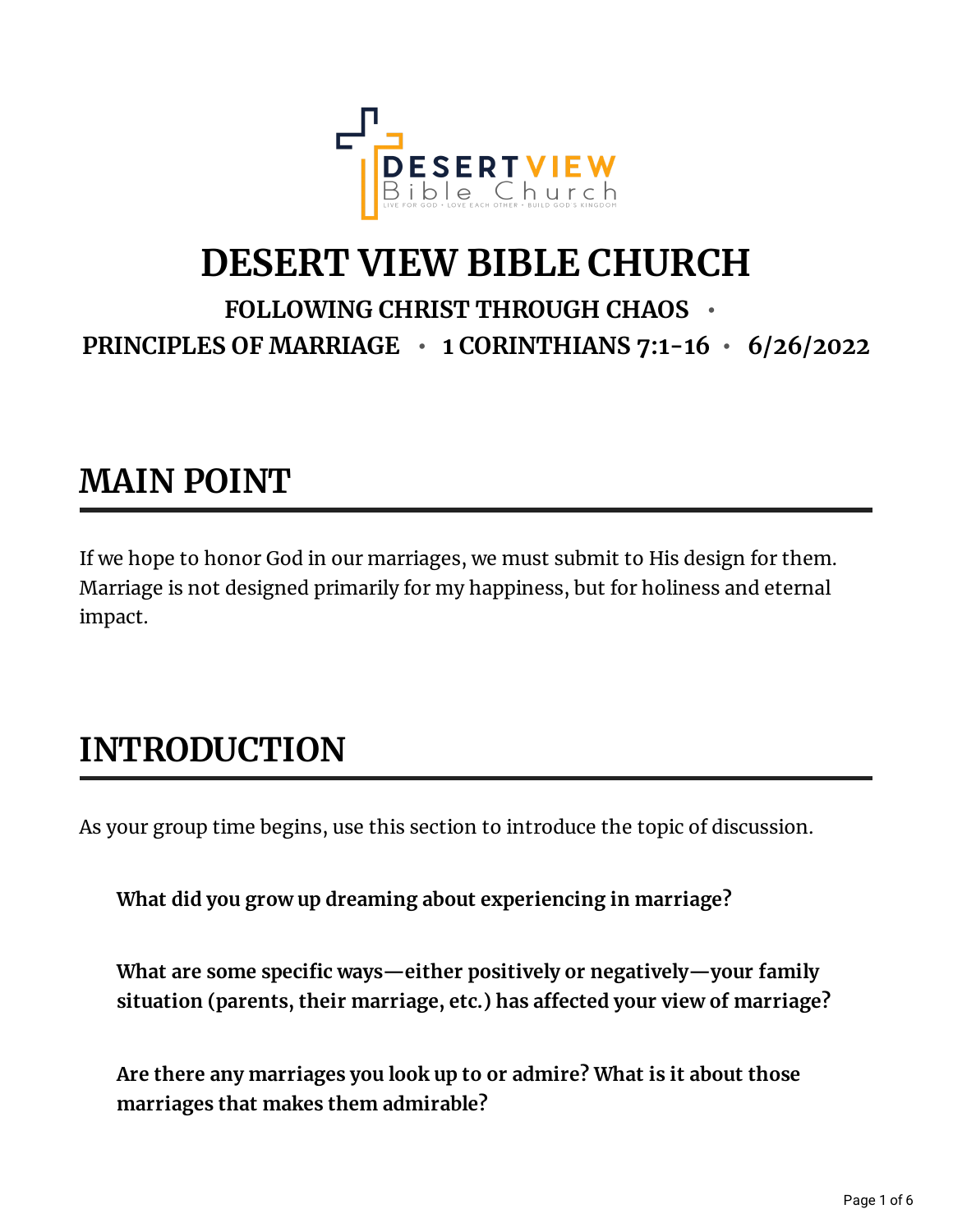#### **Why do you think marriage is important to God?**

God established marriage not for our personal happiness but as a representation of His relationship with His followers, for our holiness and sanctification. The text we will look at in today's discussion challenges us to pursue individual holiness, regardless of our marital situation. Focusing on being a godly person is the key to a successful marriage and relationship, because holiness is more important than happiness.

## **UNDERSTANDING**

Unpack the biblical text to discover what the Scripture says or means about a particular topic.

**Aside from your family situation, what are the major inuences in your life that have shaped your view of marriage? What has led you to marry or to remain single?**

God knows the power of relationships. He designed marriage—the most intimate earthly relationship—as a way to motivate spouses to pursue Christ. But relationships also have the power to push us away from Him. The apostle Paul illustrated this point in 1 Corinthians 7.

**READ 1 CORINTHIANS 7:1-11.**

**What was Paul's perspective on marriage and singleness?**

**What do you see as the main dierences between a Christian view of marriage and a non-Christian view of marriage?**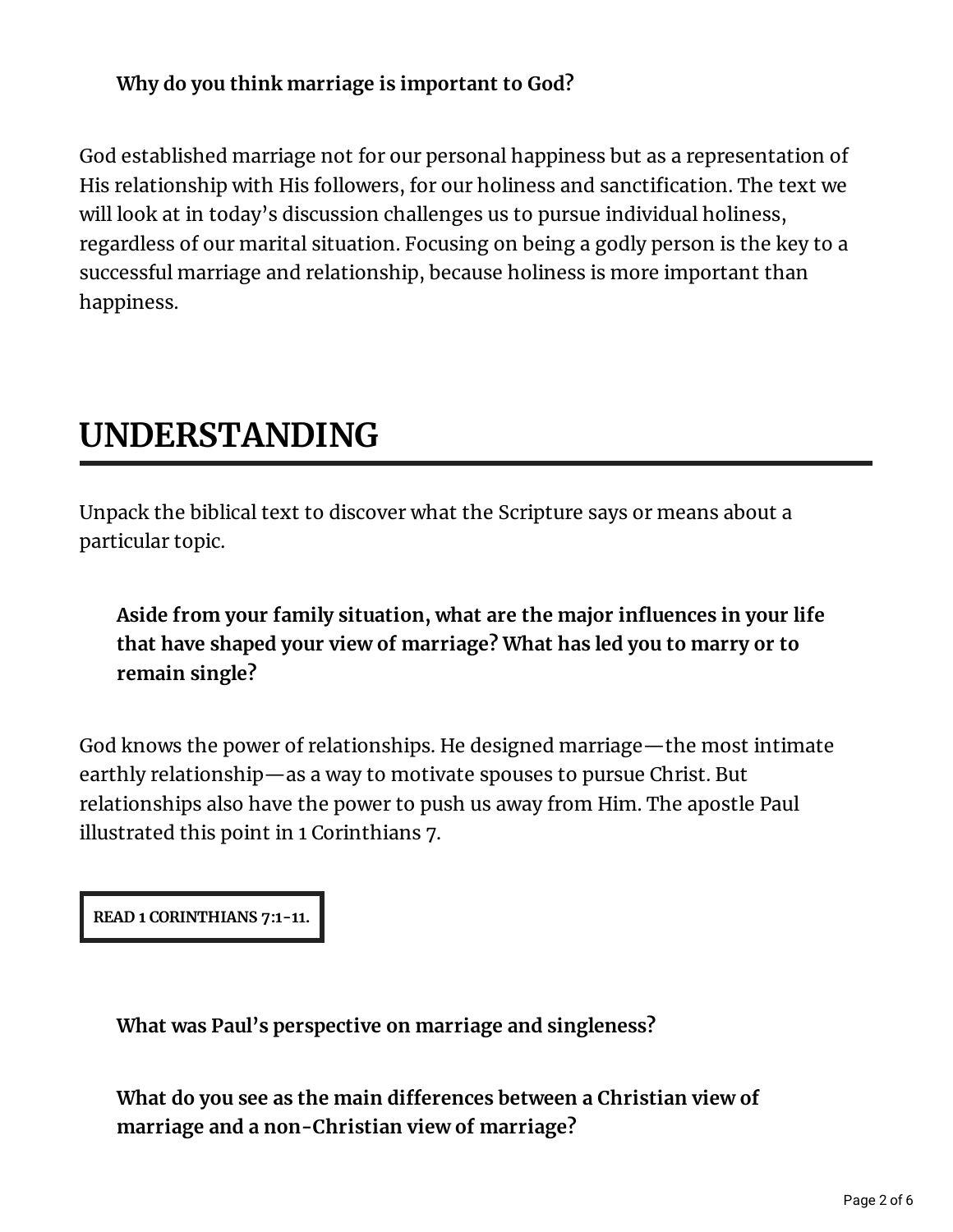**Why do you think God calls us to put our spouse's needs above our own? How does doing so change our own perspective?**

### **What relational bad decisions does Paul allude to in 1 Corinthians 7:1-11? How do these types of decisions hinder a person's pursuit of holiness?**

Some of those bad decisions that Paul drew attention to include withholding sex from a spouse (verse 5), sexual promiscuity (verses 8-9), and divorce (verse 11). Spouses have a mutual obligation to place their spouse's needs ahead of their own. By encouraging both the husband and the wife to fulfill their marital duties, Paul placed the emphasis on serving one's partner and placing his/her needs first, rather than relying on him/her to make you happy. Whether married or not, this type of sacrificial service should be the way we approach all our relationships, not just romantic ones. When we put others first, we are challenged to become more godly people who love others the way Christ loves us.

Focusing on the pursuit of holiness, rather than relational happiness, is the key to a successful marriage and relationship.

**READ 1 CORINTHIANS 7:12-16.**

All marriages face challenges, and those involving Christians with non-Christians have additional challenges; but working through the challenges and remaining faithful to Christ honors God and demonstrates the gospel.

**In what ways is an unbelieving spouse "made holy" because of his or her marriage to a Christian?**

**What challenges does a Christian married to an unbeliever face when pursuing personal holiness?**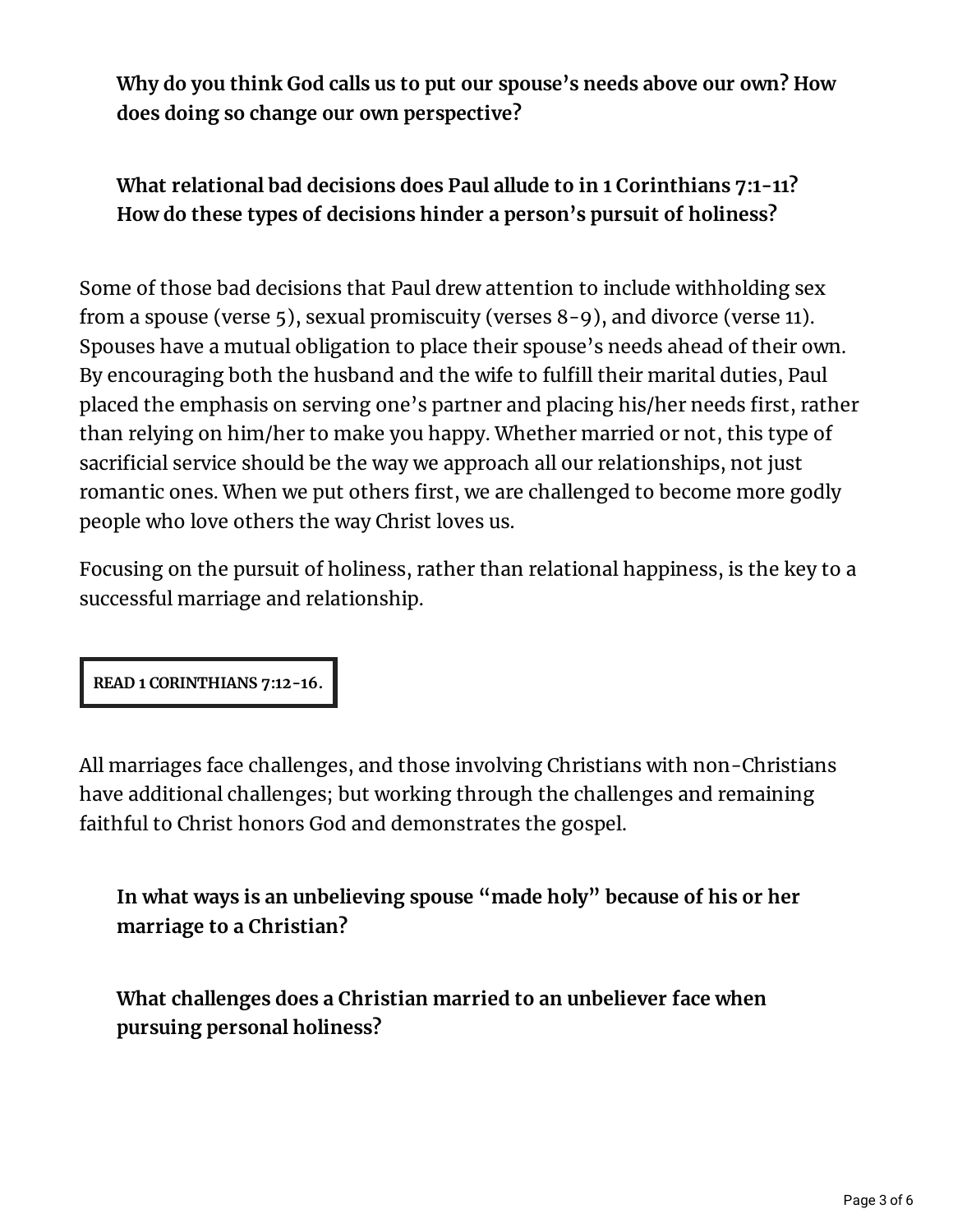# **APPLICATION**

Help your group identify how the truths from the Scripture passage apply directly to their lives.

**In your own words, how would you explain the main goal of a Christian marriage?**

**What happens in a marriage when our hearts are set on our own happiness rather than on honoring God and personal holiness?**

**In what areas of your marriage would you say you are more focused on your own happiness than you are on holiness? What needs to change?**

**What counsel would you give a Christian friend who is married to a non-Christian?**

## **PRAYER**

Lead your group in prayer, asking God to strengthen the marriages of our church based on the truths of His Word. Ask Him to continue to grow us in holiness. Pray that marriages would be marked by individuals who are meeting their spouse's needs and are focused on glorifying God.

## **COMMENTARY**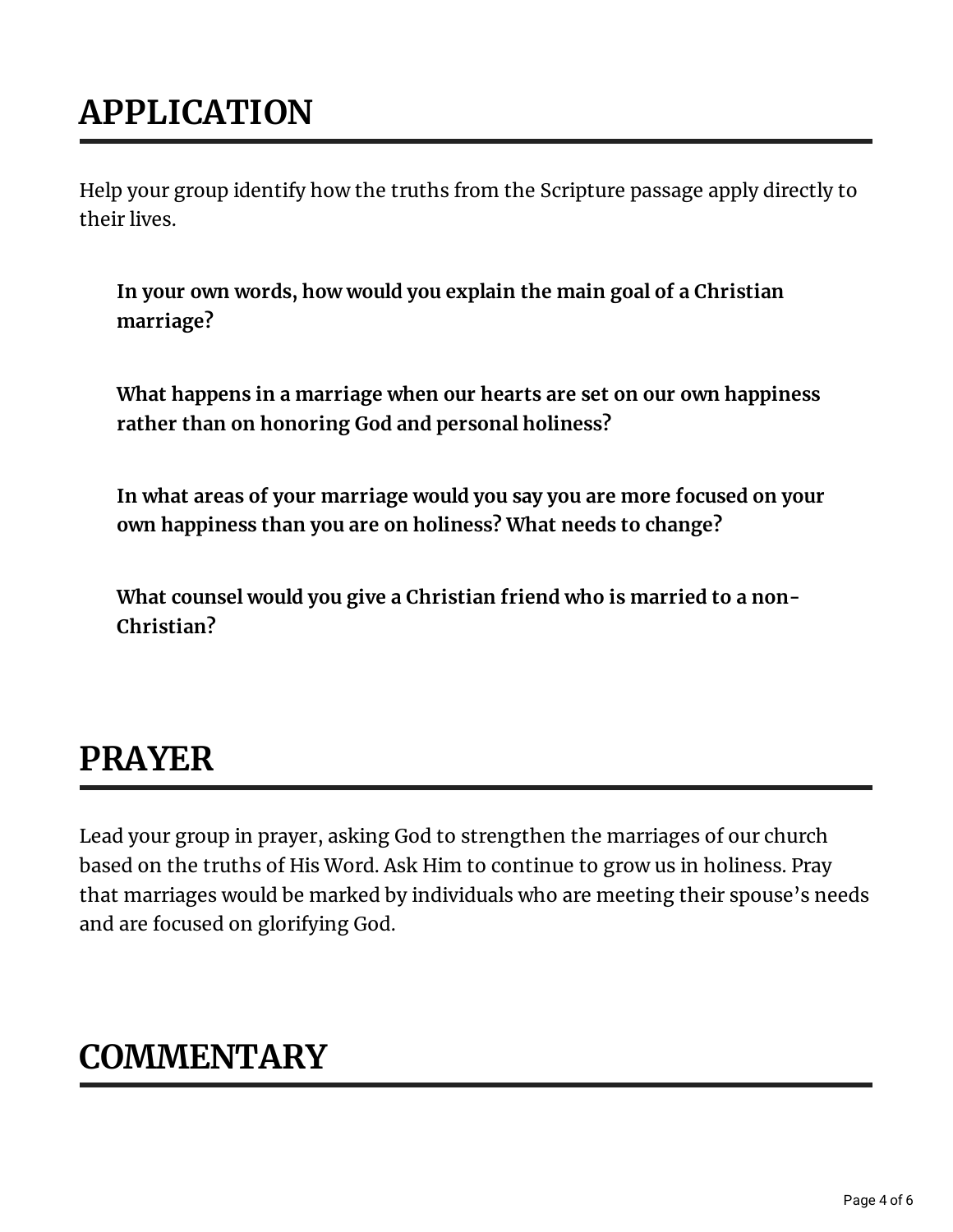#### **1 CORINTHIANS 7:1-16**

7:1-4. This verse presents a Corinthian position, stated in correspondence previously sent to Paul, that recommended celibacy in marriage. What a divide in the Corinthian church! Some advocated marital celibacy while others were engaged in gross sexual immorality. Sexual desires, which can readily lead to sexual immorality, commend frequent sexual union between husband and wife. The phrase have the right in this context refers to sexual relations.

7:5. Paul issues an apostolic ruling: husbands and wives must not deprive one another sexually in marriage, except when mutually agreed upon for the sake of devotion to prayer. Like fasting from food and drink, periods of marital celibacy can hone one's focus on the one great desire: God Himself.

7:6-11. Paul expressed limited agreement to the view stated in verse 1, "It is good for a man not to have relations with a woman." He did think it was "good" if the Corinthians stayed single as he was—but only if they had the gift to do so. Paul gives another apostolic ruling: unmarried persons who lack self-control should get married. Paul reiterates the Lord's ruling to the married, giving an injunction to wives that they must remain in their marriage (see Matt. 19:1-9; Mark 10:1-12). The wife who has separated from her husband has two options: remain apart from him, though celibate, or be reconciled to her husband. Completing his reiteration of the Lord's instructions for marriage, Paul insisted that the husband is not to leave his wife.

7:12-13. The phrase to the rest is a reference to mixed marriages—a believer married to an unbeliever. Christians were only to marry "in the Lord" (v. 39). The situation Paul addresses here assumes that both spouses were unbelievers when they married but that one of them thereafter converted to Christianity. Since Jesus did not comment on this situation, Paul gave an apostolic ruling: the believing spouse must not leave the unbelieving spouse. One can easily conceive of the self-sacrifice entailed by this ethic. The passage also assumes that the unbeliever agrees that there are benefits to continuing the marital relationship (is willing to live with him or her).

7:14. A Christian spouse who remains faithful to his or her unbelieving spouse has a "sanctifying effect" on unbelieving family members. Paul is referring not just to the